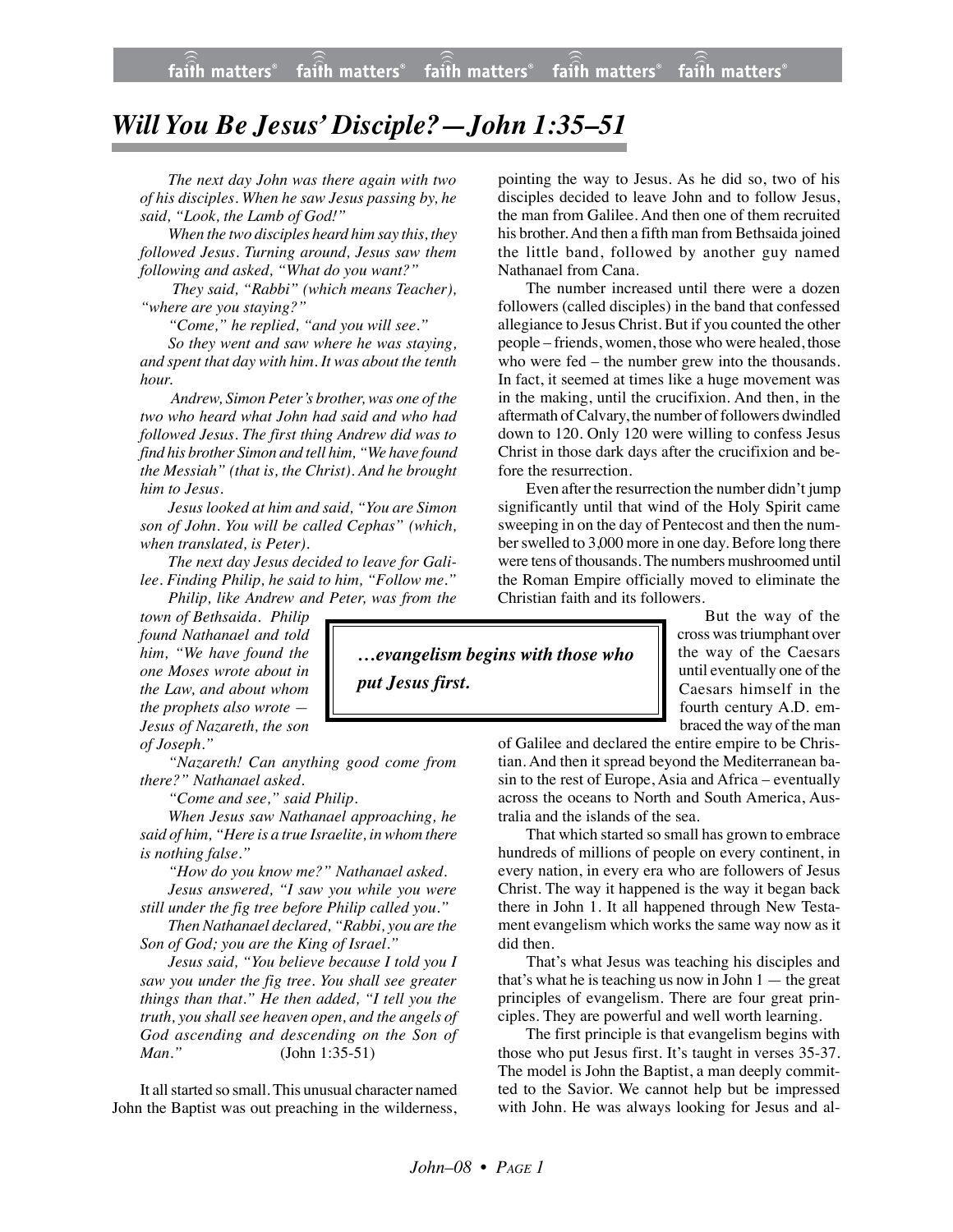ways speaking about Jesus. He didn't just talk about Jesus in public and about other things when he was with his friends. His message and life in private were the same as in public. While standing with two of his disciples, his gaze was fixed on Jesus and he couldn't help saying again, "Behold the Lamb of God." It's as if he is expressing in those few words the feelings of his heart and he is saying, "Look, can you see him? Can you believe? Isn't he wonderful? Isn't he amazing? Touch him! Hear him! Know him! Look, you guys, look — the Lamb of God!!!" The evangelism that eventually rocked the world began with the commitment of the man named John the Baptist.

John the Baptist was committed to the Savior and he was content to be second. You see, he was willing to let his disciples leave him so that they could follow Jesus Christ. They must have reasoned that it was far better to follow the King than the man who announced the King. It was far better to follow the Son of God than the prophet of the Son of God. It was superior to latch on to the real thing than to just have a cousin of the real thing. So John's commitment meant that he lost two of his friends, two of his disciples, two of his followers.

You know that's not easy to do. It's not easy to give up relationships and status and prestige and power and all those things to someone else. It's hard to wear the silver medal when you're used to winning gold. It's hard to be somewhere lower in the hierarchy when you've been at the pinnacle of the hierarchy. And so we might guess that there would be at least a twinge of jealously in the emotions of John the Baptist. But apparently there was no jealousy, no bitterness, no resentment, no hostility, no feeling of betrayal.

John knew what he was doing. He knew that his disciples would leave him for Jesus — that was exactly what he wanted! His goal was not to make disciples for himself, but for Jesus. He wasn't building a kingdom; he was simply pointing the way to Jesus Christ. That's the way evangelism begins, with those who put Jesus first.

And we should be the same way – not looking for disciples of our own but pointing the way to Jesus Christ. We want to be committed to the Savior and, like John the Baptist, content to be second. We want the message that we speak and sing and pray on Sunday to be the same one that we live in the shop and in the home the rest of the week. Yes, you and I want to be counted with John the Baptist as being among those who put Jesus first.

The second principle of evangelism is that most people come to Christ through natural chains of relationship. Four different types of relationships are talked about in John 1:35-51. The first type of relationship mentioned (in John 1:35-37) is that of teacher. John the Baptist was a teacher who had a great impact upon his disciples. The two disciples mentioned here are Andrew and probably John the Evangelist, the man who wrote this book. These two disciples were impressed with their teacher, John the Baptist, and thus were impressed with what impressed him. They followed Jesus because of the influence that their teacher, John the Baptist, had over them. Teachers definitely have influence over their students. A teacher is watched and scrutinized in the classroom, on the playing field, in the cafeteria and throughout the week. Teachers have influence and that influence ought to be used significantly to point the way to Jesus Christ.

The second type of relationship that brings people to Jesus is relatives and that is mentioned in verses 40- 42. Relatives are significant in bringing people to the Savior. Donald Gray Barnhouse, who was a Presbyterian pastor in Philadelphia, pointed out that relatively few people in distant lands come to know Christ as a result of missionaries, but that most come to know Jesus through their relatives. Take Andrew, for example. He went to his brother Simon and told him what little bit he knew. He said, "We found the Messiah." And in response to that little bit which his brother Andrew knew, Simon believed.

Now let's pause for just a second here to talk about Andrew. We don't know much about him compared to other disciples of Jesus. Other than his name, he is only mentioned three times. The first mention is here when he is introducing his brother Simon to Jesus. The second time is in John 6 when Andrew brings a little boy who has five loaves and two fish to Jesus and Jesus multiples the boy's lunch to feed a multitude. The third time is in John chapter 12 when Andrew introduces to Jesus a group of Greeks who were inquiring after the Savior. Isn't it interesting that we're only told about the man three times other than his name and in each of those three occasions he's introducing someone to Jesus Christ? What a great example he was!

Andrew brought his brother Simon to the Savior. It's a reminder to us that the most fertile field for evangelism is among our own relatives! When Jesus Christ changes our lives, the people who really see the difference are the people in our own families – and these are the people for whom we are most responsible. The people that we can best influence for Christ are our children, our parents, brothers and sisters, husbands and wives, cousins and aunts and uncles.

Another link in the chain for bringing people to Jesus Christ is our relationship with neighbors. Look at verses 43 and 44 where the next addition to Jesus' disciples is Philip. He heard Jesus' call and decided to join the band. Apparently, he was influenced by the fact that he knew Andrew and Peter and they were from his hometown of Bethsaida.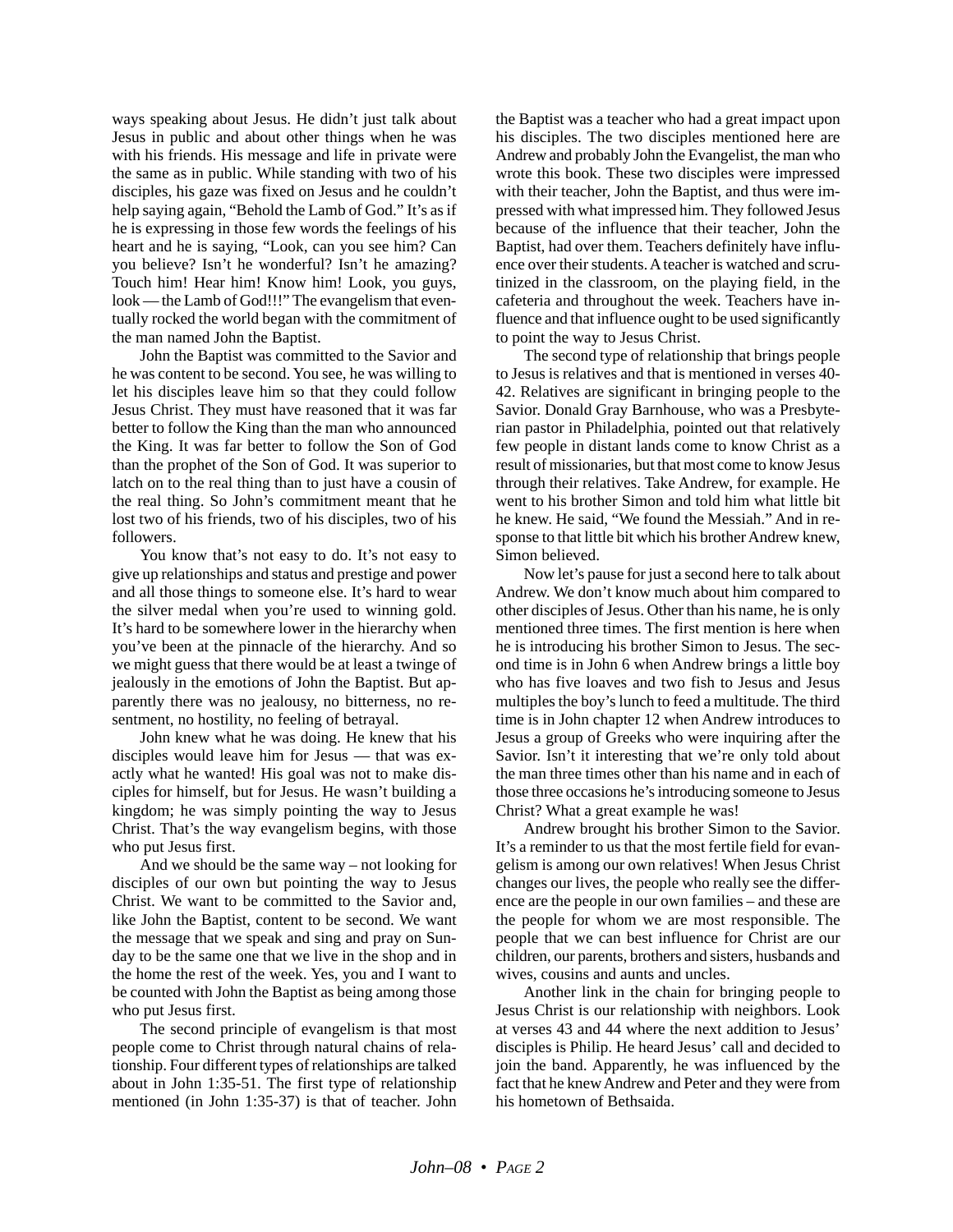People are frequently influenced by their neighbors — neighbors whom they know and respect. The people in your neighborhood will be far more influenced by an invitation to come to church from you than they will by one thousand newspaper ads. Study after study has proven that again and again. The people in your neighborhood are more likely to come to Christ by an invitation into your home for an informal weekly Bible study than by a whole year of religious television programs. Neighbors were influential in first century Bethsaida and they still are today.

Then the fourth type of relationship that influences people to come to Jesus is that of friendship. John 1:45- 51 tells us that Philip and Nathanael were friends even though they were from different towns. Philip used his friendship to do what friends are supposed to do and that is to share goods news with one another.

Nathanael is an interesting guy. At first he was cynical. Philip came up to him and said, "I found the Messiah, Jesus from Nazareth." Friends can be blunt with one another and so Nathanael said, "Jesus from Nazareth? Can anything good come out of that dump, Nazareth? You've got to be kidding, Philip." You see, Nazareth wasn't a very impressive place. It was a caravan town, a place with a lot of commerce, a lot of problems and a bad reputation. By contrast, Nathanael was from Cana — just down the road from Nazareth. You know how communities, particularly rural communities, have a built-in rivalry with one another? Combine that with Nazareth's bad reputation, and Nathaneal's comment is logical. It was unthinkable for the Messiah to come out of Nazareth!

But Nathanael came to Jesus anyway. In spite of

his skepticism he was influenced by his friendship with Philip. His friendship with Philip was enough to balance out the cynicism that he had toward Nazareth. We want to share Jesus with our

friends as well, using our friendship to influence them away from the cynicism that they might have towards Christ, the church and the way of the cross. That's another important link in the chain of evangelism — pointing our friends to Jesus.

I have a file folder in my office that contains the findings of an interesting survey on how people come to know the Savior. It shows that less than one tenth of one percent come as a result of evangelistic crusades and evangelistic meetings. Less than ten percent come to Christ as a result of the ministry of pastors and other full-time Christian workers, missionaries, and other evangelists and people like that. But, seventy percent come to Christ through the kinds of relationships mentioned in John 1:35-51— teachers, relatives, neighbors

and friends. These statistics unquestionably show that the most effective means of evangelism is through personal relationships.

I often enjoy watching this in the life of our church. I'll be introduced to someone who comes to know Jesus Christ as Savior and then a few weeks later I'll hear that a husband or a wife came to Christ. And then a couple of weeks after that, someone will stop me in the hallway to say that their children came to know the Lord, or a friend or a business associate, and so the links of the chain begin to form.

Between our services one morning, a lady shared her story with me that illustrates the teaching of John 1. She said, "I have been coming to Wooddale for a few weeks. Some of my children have a lot of religious questions that I couldn't answer and so that is why I started coming to church." Then she said, "You know, something great happened. I came looking for a church and I found Jesus Christ!" I asked her, "Tell me, how did you happen to come to Wooddale?" And she said, "I was invited by my friend, Linda."

You see, the way it started in John 1 in the first century is the way it still works today. The application of this great principle is obvious and powerful. You and I are the persons who can and should introduce our students, our relatives, our neighbors and our friends to Jesus. We are privileged to follow the example of John and of Andrew and of Philip and of Nathanael.

The third great principle of evangelism is found in verses 39-42 and that is that being with Jesus makes us want to introduce others to him. The gist of these verses is that Andrew and John had just met Jesus and they followed him home and they spent the night visiting

*Jesus saw Peter for what he would become instead of what he was.*

with him. We're told that the conversation began "about the tenth hour." In the first century the Jewish way of reckoning time was to start

counting with sunrise, so the tenth hour was approximately four in the afternoon. They spent from four in the afternoon until early the next morning with Jesus. Verse 41 says, "The first thing Andrew did was to find his brother Simon." What happened was that Andrew spent from four in the afternoon until, let's say, eight in the morning – a period of 12-16 hours, some of which probably was spent sleeping. But in that time he saw enough of Jesus Christ that he was motivated to go after his brother and bring him to the Savior.

We don't have to spend too long with Jesus to be so motivated. The point is that the more time we spend with Jesus Christ the more we want others to know him too. Sometimes the difficulty in our lack of motivation is rooted in the fact that we really have not spent